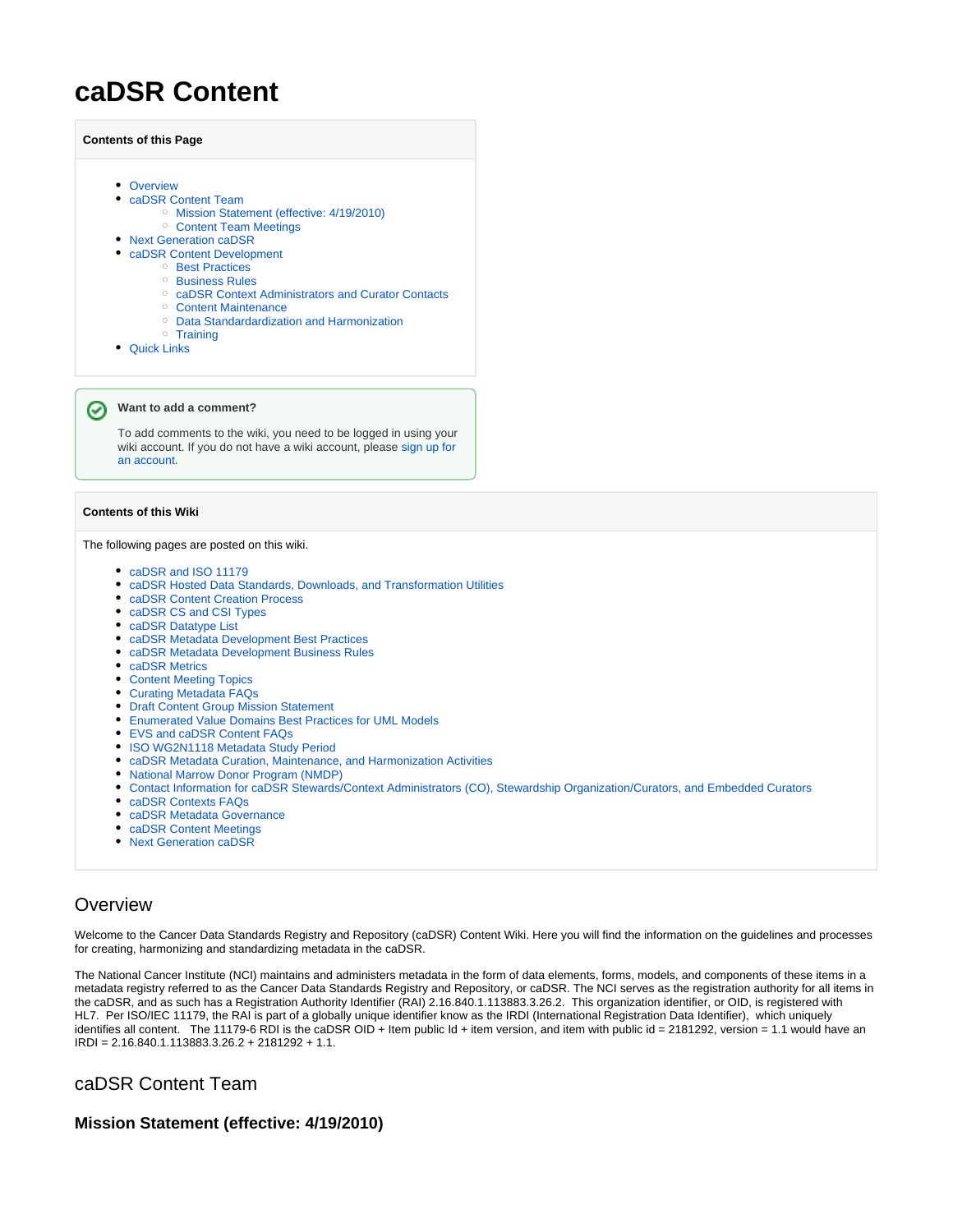A variety of NCI organizations and partners develop and maintain the content contained in the caDSR. These owning organizations are referred to as 'Contexts'. A Context is an organizational division within an ISO/IEC 11179 model. A Context may represent a business unit or some other content division that is responsible for creating and managing Administered Items either in which they originated or are used.

The caDSR Content Team is a group of trained curators who support development of content for the Context organizations. The content team includes Context Administrators, Curators, Subject Matter Experts, and UML Model Owners:

- Context administrators provide oversight, and curatorial approval, with final authority within their domain(s).
- Curators create, register, and maintain metadata.
- Subject Matter Experts respond to requests by the metadata curator or submitters providing special knowledge and/or expertise of the content, e. g., supply definitions, define permissible value sets, and verify the use of concepts needed to annotate the variable.
- UML model owners search for, analyze metadata needs and usage, and register data elements contained in information models.

Members of the caDSR Content Team participate in regular meetings to discuss, review, and develop strategies for Best Practices, and how to best develop and share descriptive metadata based upon business requirements. Overall content administration is supplied through an NCI CBIIT Content Team member who is responsible for a level of consistent practice in the development/ maintenance approach to all caDSR content. The mission of the caDSR Content Team is to collaboratively:

- Lead the user community in development of well-formed descriptive metadata;
- Guide the maintenance and harmonization of caDSR content to reduce redundancy;
- Develop business rules and best practices to promote the use of a common approach to metadata development across communities;
- Recommend curation methodologies and strategies to the curator community;
- Document use cases for tooling enhancements to support the curator community;
- Promote and support the development and implementation of data standards.

#### <span id="page-1-0"></span>**Content Team Meetings**

Content Team meetings are held monthly to discuss topics related to caDSR content, including the identification of subject areas for standardization, development of CDEs and supporting documentation, documentation of business rules and best practices for the development and recording of metadata, and harmonization of caDSR content. The **[minutes](https://wiki.nci.nih.gov/display/GFORGEARCHIVES/Docs+Archive+Page+-+cadsrcontentgrp#DocsArchivePage-cadsrcontentgrp-MeetingMinutes)** of these meetings are posted for review. To improve the quality of content in the caDSR, the Content Team addresses incomplete, inconsistent, and redundant metadata in the caDSR. Quality is improved by analyzing caDSR content, collecting **[metrics](https://wiki.nci.nih.gov/x/4AGM)** , **[ma](https://wiki.nci.nih.gov/display/caDSR/caDSR+Content+-+Metadata+Maintenance) [intaining metadata](https://wiki.nci.nih.gov/display/caDSR/caDSR+Content+-+Metadata+Maintenance)**, and establishing **[best practices](https://wiki.nci.nih.gov/x/UARy)** and **[business rules](https://wiki.nci.nih.gov/x/TgRy)** to prevent data quality problems in the future.

- **[Meeting Minutes](https://wiki.nci.nih.gov/display/caDSR/caDSR+Content+Meetings)**
- **[Meeting Materials](https://wiki.nci.nih.gov/display/caDSR/caDSR+Content+Meetings)**
- Review a [list of topics](https://wiki.nci.nih.gov/x/IAY2Ag) and add your own suggestions.

# <span id="page-1-1"></span>Next Generation caDSR

The caDSR and the integrated tools used to register standards and data used in NCI protocol data collection is outdated infrastructure and is in progress for replacement with a more flexible, standards-based, secure infrastructure and a set of integrated tooling that will provide expanded support and services. This new infrastructure will be considered the [Next Generation caDSR](https://wiki.nci.nih.gov/display/caDSR/Next+Generation+caDSR).

# <span id="page-1-2"></span>caDSR Content Development

A goal of the Cancer Data Standards Registry and Repository (caDSR) is to define a comprehensive set of standardized metadata descriptors for cancer research data, for both information collection and analysis. The caDSR suite of tools enable users to create, locate, and use the metadata to support collecting, finding, and understanding research data. The content in the caDSR was developed by registering data elements based on data standards, data collection forms, databases, clinical applications, data exchange formats, UML models, and vocabularies. Based on the ISO/IEC 11179 model for metadata registration, information about names, definitions, permissible values, and semantic concepts for common data elements (CDEs) have been recorded.

### <span id="page-1-3"></span>**Best Practices**

[caDSR Metadata Development Best Practices](https://wiki.nci.nih.gov/x/UARy) - Outline the techniques and methods for efficiently and effectively curating metadata in the caDSR.

#### <span id="page-1-4"></span>**Business Rules**

[caDSR Metadata Development Business Rules](https://wiki.nci.nih.gov/x/TgRy) - Pertain both to the creation and development of Data Elements, Value Domains and other Administered Items, as well as to the management and review of case report forms (CRFs).

#### <span id="page-1-5"></span>**caDSR Context Administrators and Curator Contacts**

[List of Context Administrators and Curators with email addresses](https://wiki.nci.nih.gov/x/Gi8lBQ)

#### <span id="page-1-6"></span>**Content Maintenance**

[Concepts Maintenance](https://wiki.nci.nih.gov/display/caDSR/Concepts+Maintenance)

#### <span id="page-1-7"></span>**Data Standardardization and Harmonization**